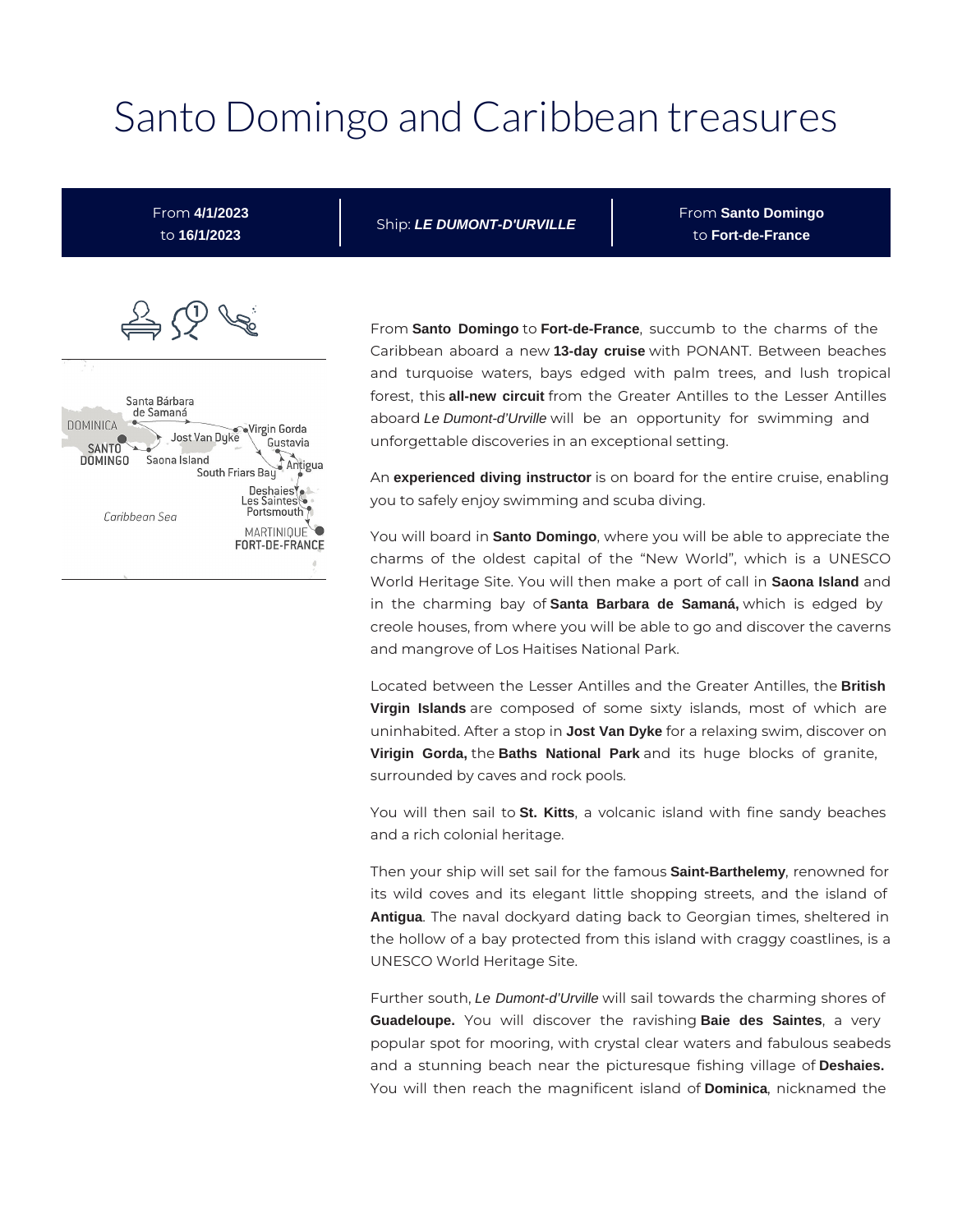Nature Isle.

### You will finally reach **Fort-de-France**.



The information in this document is valid as of 6/7/2022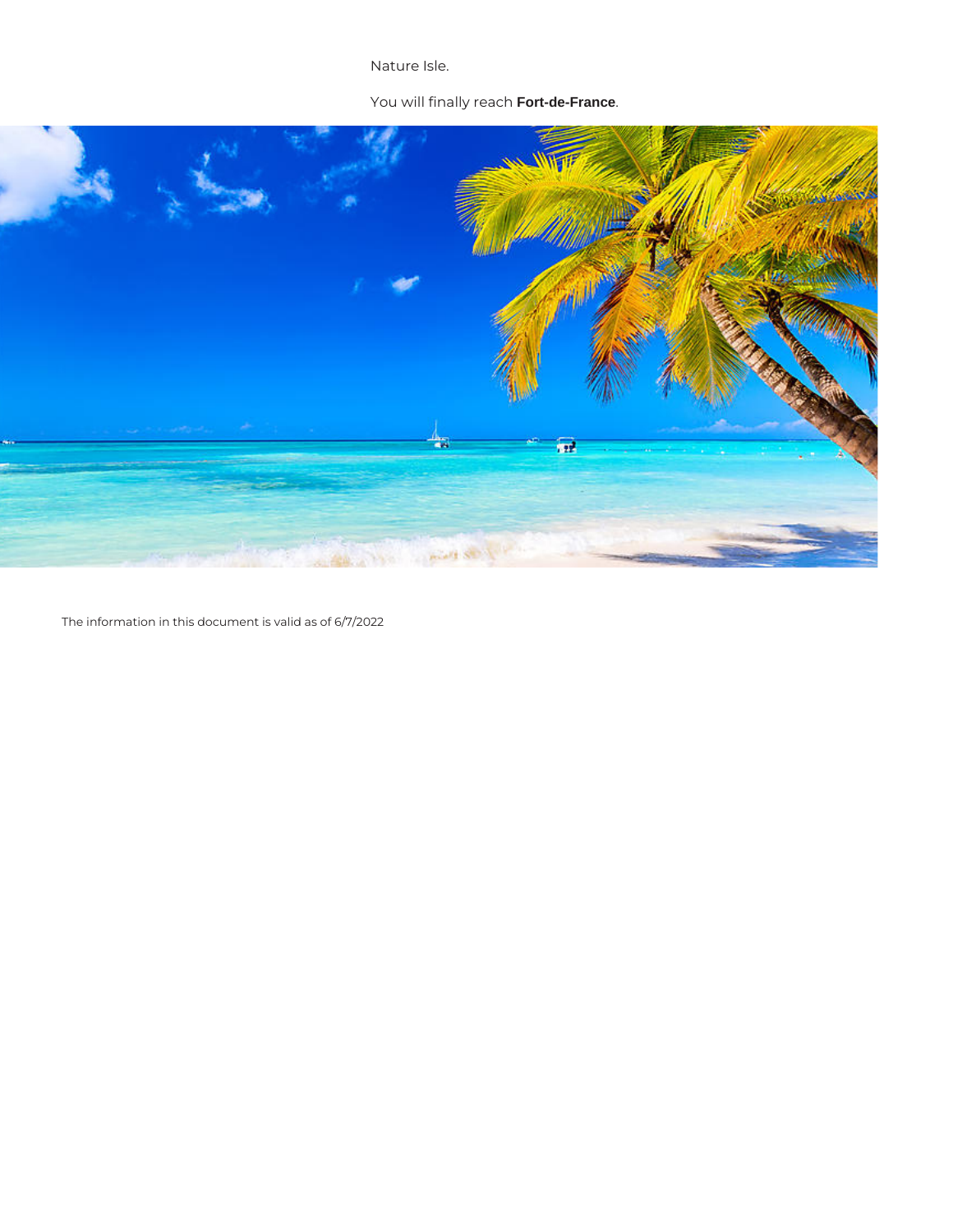# Santo Domingo and Caribbean treasures **YOUR STOPOVERS :**

#### **SANTO DOMINGO**

Embarkation 4/1/2023 from 4:00 pm to 5:00 pm Departure 4/1/2023 at 7:00 pm

Capital of the Dominican Republic, located on the south coast of Hispaniola, **Santo Domingo** is also the oldest town in the Caribbean and the New World. Officially founded at the end of the 15th Century by the older brother of Christopher Columbus, and named after Saint Dominic, founder of the Dominican order, the city boasts an immense historical heritage. At the heart of **the colonial district, a UNESCO World Heritage site**, you can admire the oldest Spanish constructions in the Americas.

#### **SAONA ISLAND**

Arrival 5/1/2023 early morning Departure 5/1/2023 early evening

**Soana Island** is located in the **Cotubanamà National Park**, at the extreme south-east tip of the **Dominican Republic.** Imagine a deep blue sky coupled with the infinite turquoise shades of the sea surrounding this palm-tree lined island that is like a **taste of Paradise**. Its stunning coral reefs are home to a rainbow of **tropical fish**. A veritable protected nature reserve, it is home to a **sea turtle sanctuary.** In **Mano Juan,** the pastel-coloured wooden huts give this charming fishing village a warm and friendly atmosphere. Don't miss the chance to discover the cultural heritage of Saona, such as the **Cotubanamà cave,** painted by the **Taino Indians** before the Spanish conquest.

#### **SANTA BÁRBARA DE SAMANÁ**

Arrival 6/1/2023 early morning Departure 6/1/2023 evening

Founded in honour of Barbara de Braganza, wife of the Spanish king Ferdinand VI, the town of **Santa Barbara de Samaná** is located on the south coast of the Samaná Peninsula, in the **Dominican Republic**. Along the seafront, in a bay renowned for the passage of humpback whales during the first months of the year, charming Creole-style houses display their colourful facades. When your ship calls here, don't miss the chance to visit Los Haitises National Park. There, you will navigate through a stunning landscape of tropical **rainforest** and discover caves that were once occupied by the Taino Indians. If you prefer to stay on land, the El Limon **waterfall** in the centre of the Samaná Peninsula is also worth a visit.

**AT SEA**  Arrival 7/1/2023 Departure 7/1/2023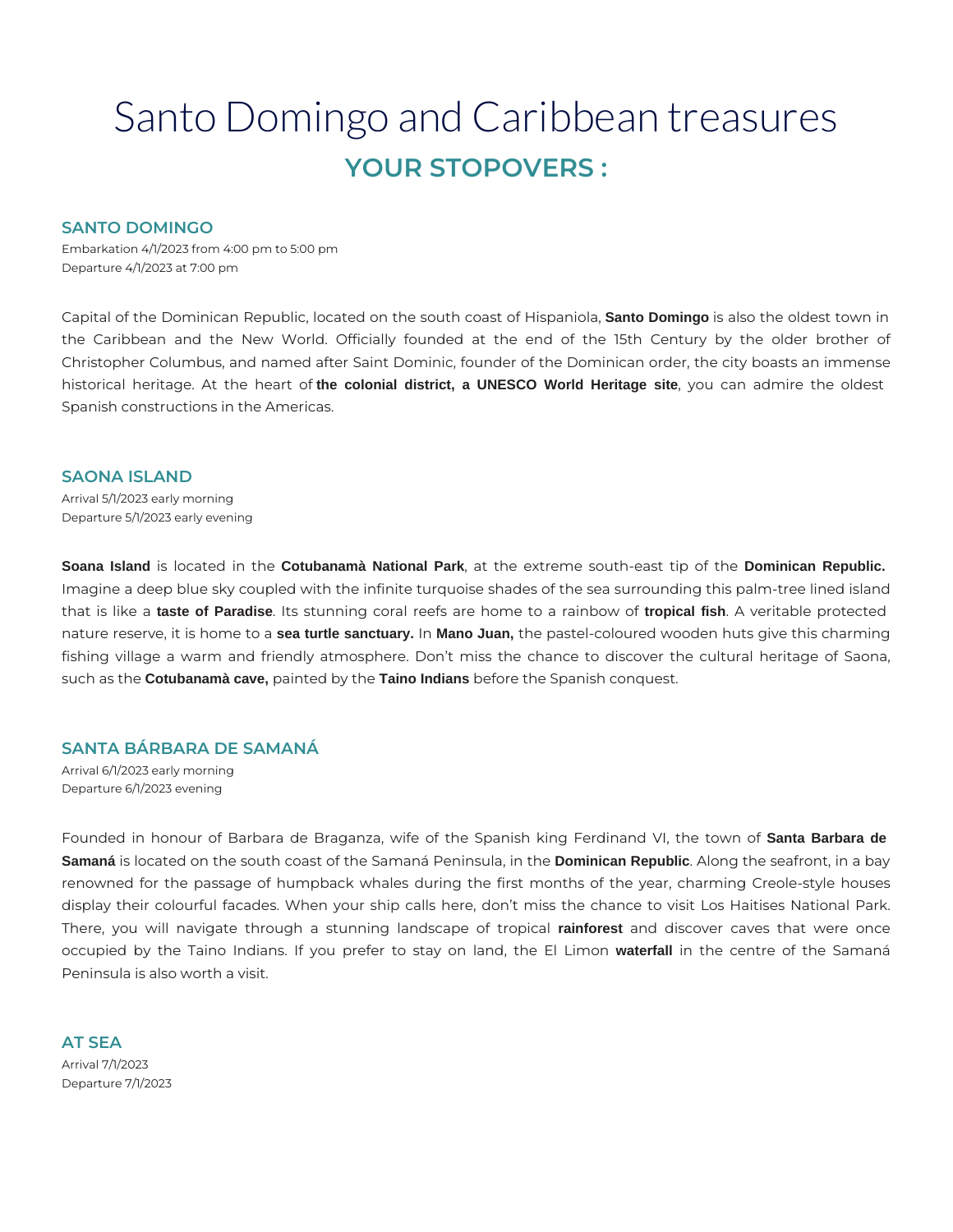During your day at sea, make the most of the many services and activities on board. Treat yourself to a moment of relaxation in the spa or stay in shape in the fitness centre. Depending on the season, let yourself be tempted by the swimming pool or a spot of sunbathing. This day without a port of call will also be an opportunity to enjoy the conferences or shows proposed on board, to do some shopping in the boutique or to meet the PONANT photographers in their dedicated space. As for lovers of the open sea, they will be able to visit the ship's upper deck to admire the spectacle of the waves and perhaps be lucky enough to observe marine species. A truly enchanted interlude, combining comfort, rest and entertainment.

#### **JOST VAN DYKE**

Arrival 8/1/2023 early morning Departure 8/1/2023 evening

During your cruise, discover the pearl of the **British Virgin Islands**, said to have been named after a fearsome Dutch pirate from long ago. he hilly landscape offers travellers beautiful wild expanses lined with immaculate beaches where the breeze gently caresses the coconut palms. In this slice of heaven with crystal-clear waters, you will be able to enjoy the **lively atmosphere of White Bay.** As for the wildlife, iguanas, mongooses, pelicans and blue herons have taken up residence on these islands, much to the delight of our passengers who love a good holiday snap!

#### **VIRGIN GORDA**

Arrival 9/1/2023 early morning Departure 9/1/2023 late afternoon

Virgin Gorda is one of the British Virgin Islands archipelago's largest islands. There, you will discover The Baths National Park and its well-renowned picture-postcard beaches. Gigantic volcanic boulders sit surrounded by the turquoise waters of the Caribbean, creating spectacular geological formations. Indeed, over the years a network of basins, caves and natural pools has formed, resulting in a sublime aquatic maze in which it is enjoyable to lose oneself before heading to the stunning Devil's Bay Beach. On the island's south-eastern tip, Copper Mine National Park is still home to many ruins of an abandoned copper mine that looks out over the sea.

#### **SOUTH FRIARS BAY, SAINT KITTS**

Arrival 10/1/2023 early morning Departure 10/1/2023 evening

Nestling along the **peninsula of Saint-Kitts Island**, South Friars Bay shelters one of the Kittitians' most popular beaches. You will find this gorgeous stretch of golden sand ideal for a spot of sunbathing, or you may prefer to go and discover the history of the island**.** Listed as a UNESCO World Heritage Site, **Brimstone Hill Fortress National Park** is a remarkable example of military architecture from the 17th and 18th centuries. It affords an exceptional view of the island's coast.

#### **GUSTAVIA**

Arrival 11/1/2023 early morning Departure 11/1/2023 evening

Lovers of this island call it **Saint-Barth.** This French island in the Lesser Antilles was discovered by Christopher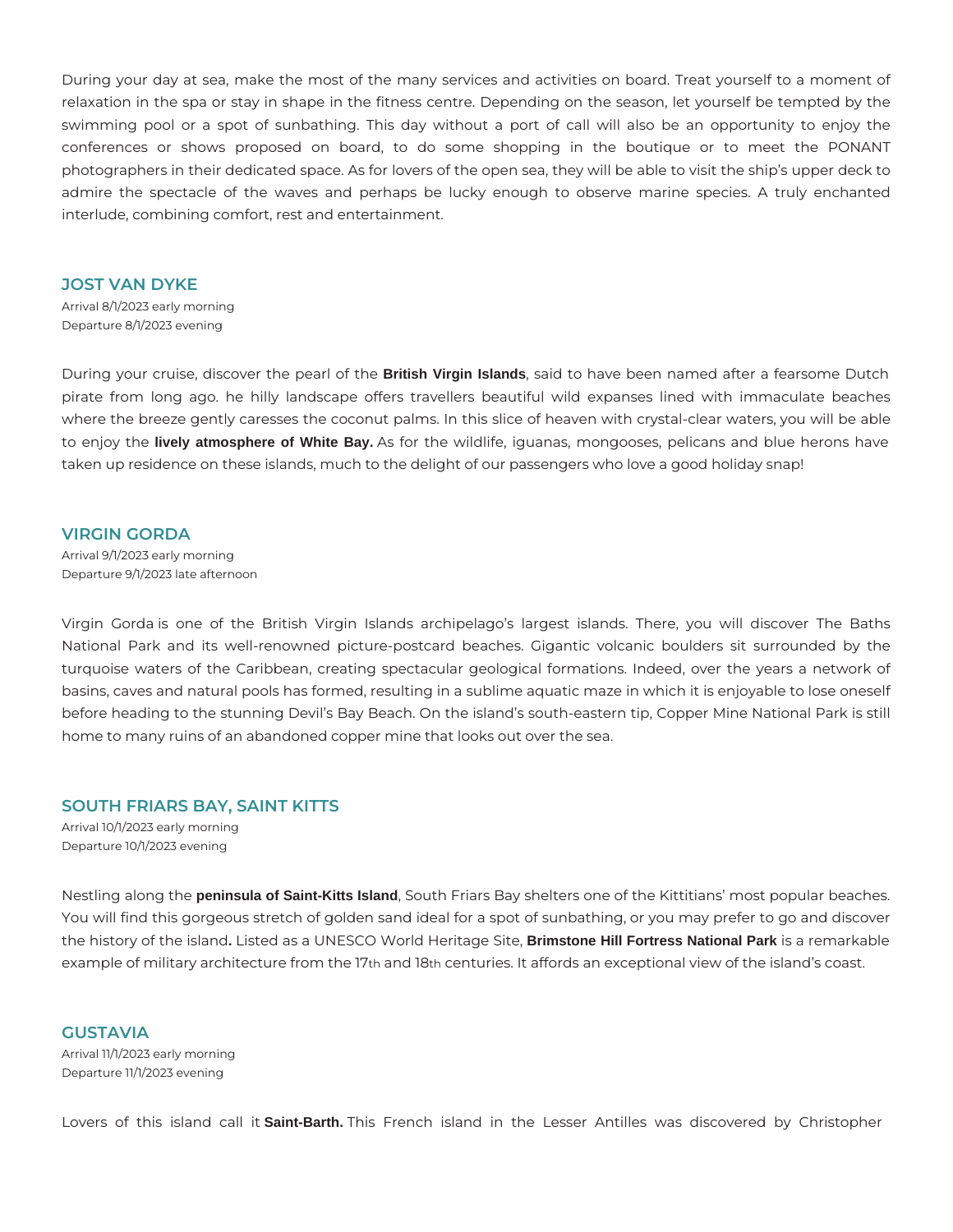Columbus in 1493. Ever since, this tiny **mountainous volcanic gem** with its **unspoilt nature** has been enchanting visitors. You will enjoy the beauty of its large paradisiacal beaches, plus the charm and refinement of its old wooden houses and its sumptuous **colonial manors.** Although, as you saunter through the rues de **Gustavia** or **Saint-Jean,** you'll come across jewellers, top fashion boutiques and fine restaurants, there is also a simplicity that money can't buy…

#### **ANTIGUA**

Arrival 12/1/2023 early morning Departure 12/1/2023 late afternoon

Between white sandy beaches and lush tropical forest, you will discover Antigua, the largest of the two islands that make up **Antigua-and-Barbuda**, a sovereign **Commonwealth** state. From its British colonial heritage, this picturepostcard island has kept English as its official language and a pronounced taste for **cricket!** The steep hillsides of the south of the island offer splendid vistas over **English Harbour** and the **Antigua shipyard**, a building dating from the 17th century and a UNESCO World Heritage Site, and over Indian Creek, where the first Awarak Indians settled. To the east, the clear waters of the village of Seatons are the ideal site for **snorkelling alongside the rays.**

#### **LES SAINTES**

Arrival 13/1/2023 early morning Departure 13/1/2023 early evening

During the feast of All Saints in 1493, **Christopher Columbus** discovered this archipelago of nine islands that he named "The Saints". Today, only two of them are inhabited. Terre de Haut, in the east, is dominated by the Morne Mire hill; at the summit stands **Fort Napoleon**, paying homage to the islands' history. In the heart of the **botanical garden**, shared by iguanas and cacti, there is an exceptional view of the **Baie des Saintes**, one of the most beautiful in the world. The long shady beach of Pompierre, where it is forbidden to drop anchor, is a peaceful place for a swim, while Pain de Sucre Beach offers wonderful opportunities for snorkelling. On the island, don't forget to taste the local speciality, the "tourment d'amour", a cake made with coconut.

#### **DESHAIES**

Arrival 14/1/2023 early morning Departure 14/1/2023 early evening

The port of **Deshaies** has a magnificent setting on the north-west coast of **Basse-Terre** Island, the western half of **Guadeloupe**. Nestling in the crook of a pretty bay on the Caribbean Sea, the village of wooden Creole-style houses extends along the foot of hillsides covered in tropical rainforest. Beyond the bay, the former property of famous French comedian Coluche is now a magnificent **botanical garden** where you can wander among West Indian trees and flowering plants and spot exotic birds. A little farther to the north is **Grande Anse** beach, one of most beautiful on the island.

## **PORTSMOUTH**  Arrival 15/1/2023 early morning

Departure 15/1/2023 late afternoon